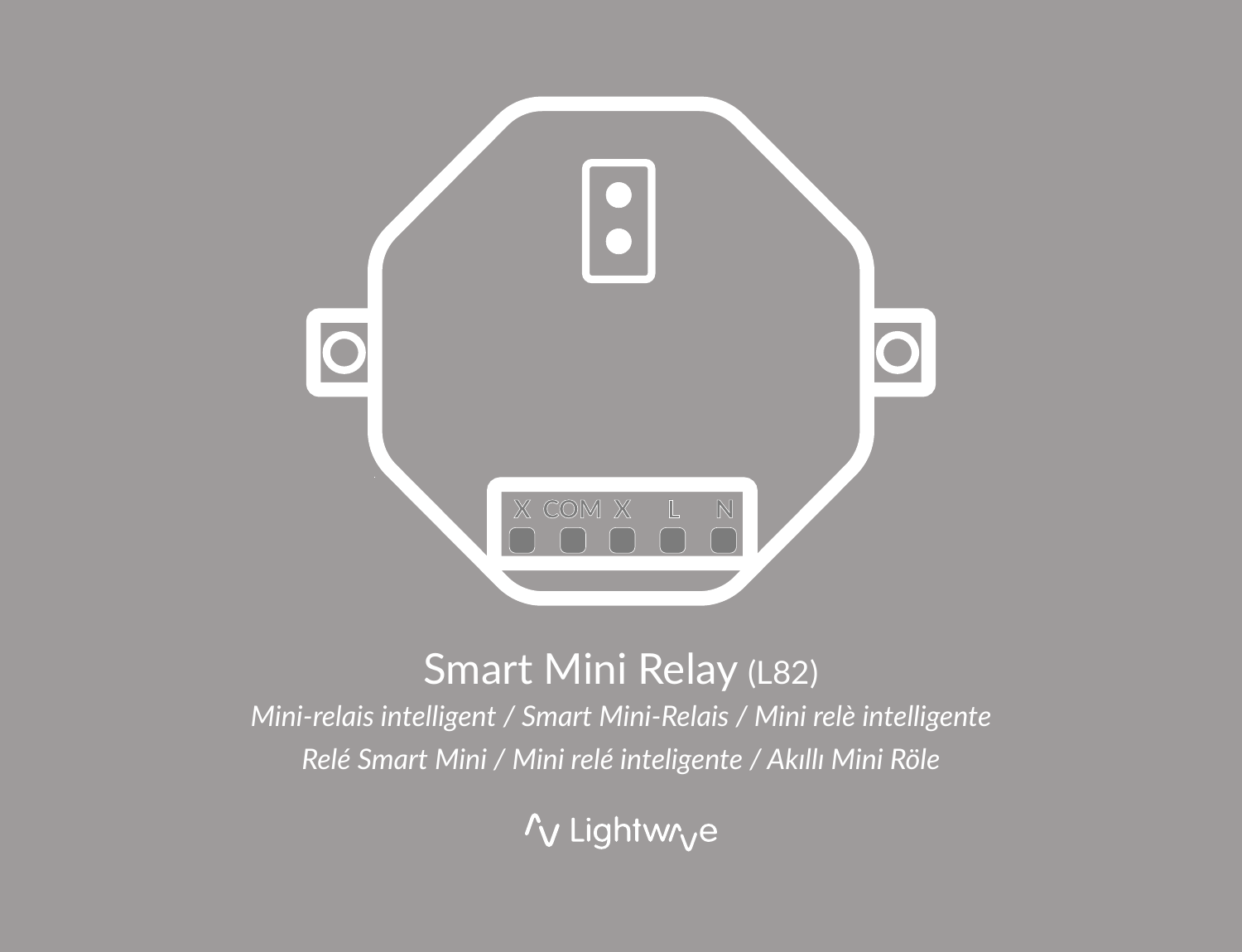

#### **Installation**

If you plan to install this product yourself, please follow the electrical wiring instructions carefully to ensure the product is installed safely, if in any doubt please consult a qualified electrician.

It is important to install this product in accordance with these instructions. Failure to do so may risk personal safety, create a fire hazard, violate the law and will also void your warranty. LightwaveRF Technology Ltd will not be held responsible for any loss or damage resulting from not correctly following the instruction manual.

**IMPORTANT:** Any electrical installation must comply with Building Regulations, BS 7671 (IET Wiring Regulations) or local equivalent.

**IMPORTANT:** If conducting an insulation resistance test, any hard-wired Lightwave devices must be disconnected from the mains, or damage to the unit may occur.

**IMPORTANT:** High-Power inductive loads can potentially damage the device and are not recommended.

#### **You will need**

 $\lambda$  safe place in which to situate the Relay  $\lambda$ 

- 
- Knowledge of how to safely turn off/on mains electricity
- Your Link Plus and smartphone

#### **Applications**

The Smart Mini Relay is a very versatile device that can be used to remotely switch on/off a circuit or to switch between two circuits. Because the relay includes three latching positions, it can be used to operate devices that require an on/off (or open/ close) function AND a stop (or pause) function, such as blinds, curtains and doors.

#### **Loading**

The Smart Mini Relay can be used to switch loads of up to 500W. The switched circuit/s can be mains powered or volts free (low voltage). Mains power can also be taken from the Relay itself to power the circuit (see wiring instructions for more information).

#### **Location**

The Smart Mini Relay needs to be housed in a suitable enclosure to minimise the risk of contact with live electrical wires and to ensure that the device meets IEC Class II requirements. The Lightwave LW824 Waterproof housing can be used for this purpose and will also allow the Relay to be installed outdoors.

#### **Range**

Lightwave devices have excellent communication range within a typical home, however, if you metal objects or bodies of water (e.g. radiators) are not positioned in front of the device or in between the device and the Lightwave Link Plus.



Less than 1W

230V~ 50Hz Terminals: Max 1.5mm2 wires

## **LED indicator light**

The colour indicates the current position of the relay.

**Red:** position 0 (no circuit connected)

2 year standard warranty

#### **Help video & further guidance**

For additional guidance, and to watch a video that will help guide you through the installation process, please visit the support section on **www. lightwaverf.com.**

#### **Environmentally friendly disposal**

Old electrical appliances must not be disposed of together with residual waste, but have to be disposed of separately. The disposal at the communal collecting point via private persons is for free. The owner of old appliances is responsible points or to similar collection points. With this little personal effort, you contribute to recycle valuable raw materials and the treatment of toxic substances.



#### EU Declaration of Conformity

Product: Smart Mini Relay Model/Type: L82 Manufacturer: LightwaveRF Address: Innovation Campus Birmingham, Faraday Wharf, Holt Street, Birmingham, B7 4BB

of LightwaveRF. The object of the declaration described

requirements of the following documents:

#### Reference and date:

Signed for and on behalf of: Place of Issue: Birmingham Date of Issue: March 2019 Name: Huw Bristow Position: CTO

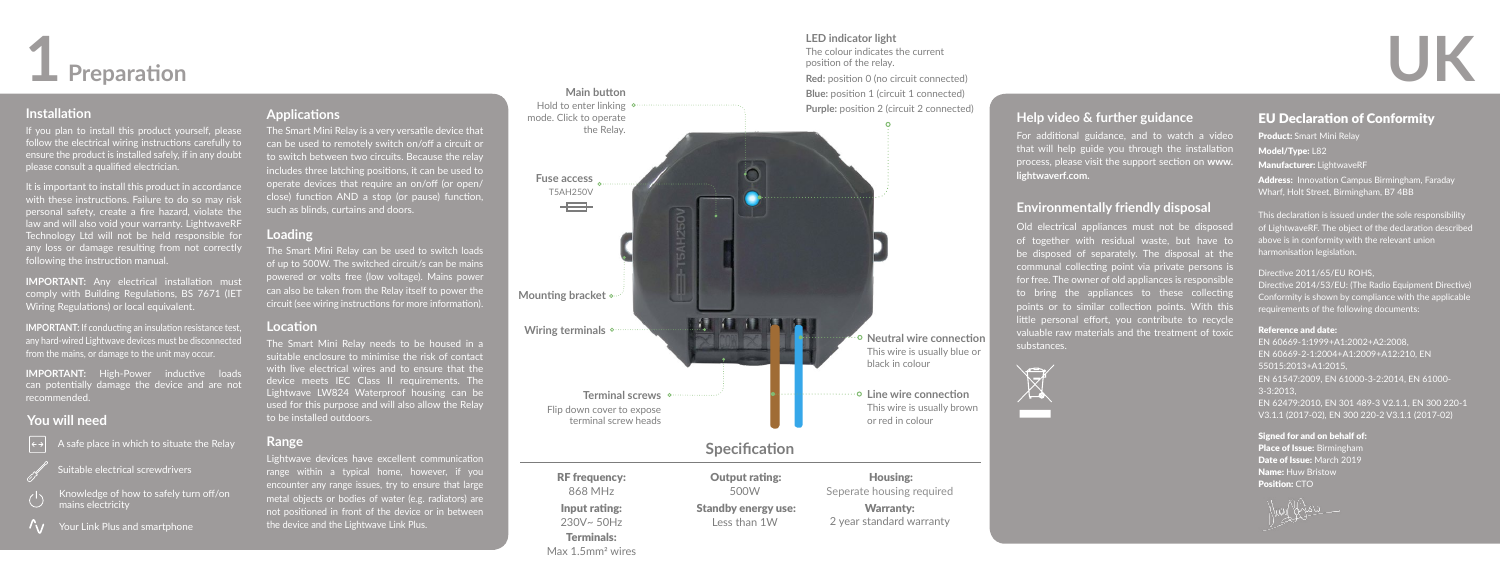# **Installing the Relay**

Carefully follow the instructions in this section in order to install the Relay. Please remember that live electricity is dangerous. Do not take any risks. For other advice, please contact our dedicated technical support team at **www.lightwaverf.com**.

The easiest way to learn how to install the Lightwave Smart Mini Relay is to watch our short installation video which is accessible at

**www.lightwaverf.com/product-manuals**

#### **1.1 Prepare a suitable location**

The Smart Relay needs to be housed in a suitable enclosure to minimise the risk of contact with live electrical wires. This will ensure that it meets IEC Class II requirement. If in doubt, consult an electrician.

## **1.2 Turn off the electricity supply**

Turn off the mains power supply to your existing

#### **1.3 Connect to mains power**

Although the Smart Mini Relay can be used to provide volts free (non mains) switching, Connect the line and neutral power cables to the Relay as shown in the diagrams. Be aware that existing cables can vary in colour and may not always be correctly labelled. If in any doubt, always consult a qualified electrician.

### **Connect the circuit**

The Smart Mini Relay can be used to provide up to 500W of mains powered switching OR separate volts free switching for circuits not requiring additional mains power. The Relay latches between three positions: 0 (no circuit connected), 1 (Circuit 1 connected), 2 (Circuit 2 connected (optional)). Follow the instructions below to wire the relay for the following configurations.

#### **2.1 Switching a single circuit**

Use this configuration to switch a single circuit (can be low voltage) that does not require mains power to be provided from the Relay's line and neutral terminals. When position 1 (blue) is selected then this circuit will be active.



#### **2.2 Switching between 2 circuits**

If a second connection to another circuit is attached to the second switched connection terminal, then the Relay can be used to toggle between the two circuits. When position 2 (purple) is selected this circuit will be active. There is also 'stop' position 0 (indicated by a red LED) which breaks contact with both of the right and left-hand circuits.



#### **2.3 Adding mains voltage to a circuit** In this case, mains voltage is 'jumped' from the

main incoming line feed to the COM terminal by the addition of a connecting 'jumper' wire. Mains power can now be used to drive the single circuit illustrated in diagram 2.1.



### **Linking**

**X COM X L N**

To be able to command the Relay, you will need to link it to the Link Plus.



## down the main button until the LED flashes blue and red alternately then release it. The Relay is now in linking mode.

The indicator on the Relay will flash blue to confirm that it is successfully

**Unlinking the Relay (clear memory)** To unlink the Relay, enter linking mode by holding down the main button until the LED flashes red. Release the button, then hold it for a second time until the LED flashes red to confirm that the memory has been cleared.

#### **Firmware updates**

Firmware updates are over-the-air software improvements that keep your device up to date approved from the App before being implemented, and generally take 2-5 minutes. The LED will flash cyan in colour during an update. Please do not interrupt the process during this time.

#### **Error reporting**

A permanently flashing red LED indicates that a software or hardware error has been encountered. Press the main button to reset the device. If the error light persists, please contact Lightwave support via **www.lightwaverf.com/support**.

#### **Locking the Relay**

The Smart Relay can be 'locked' using the App so that the manual button will not operate it. A locked relay is signified by a slow flashing magenta LED. Clearing the memory will remove the lock.

#### **LED indicator light summary**

- **Solid red (or user customised):** off
- **Solid blue:** on
- **C** Flashing cyan: firmware update in progress
- **O** Flashing red: memory full
- **C** Slow flashing red: Error
- **O** Slow flashing magenta: device is locked
- **C** Flashing blue & red: device is in linking mode

**2 Linking the Relay & other functions 3**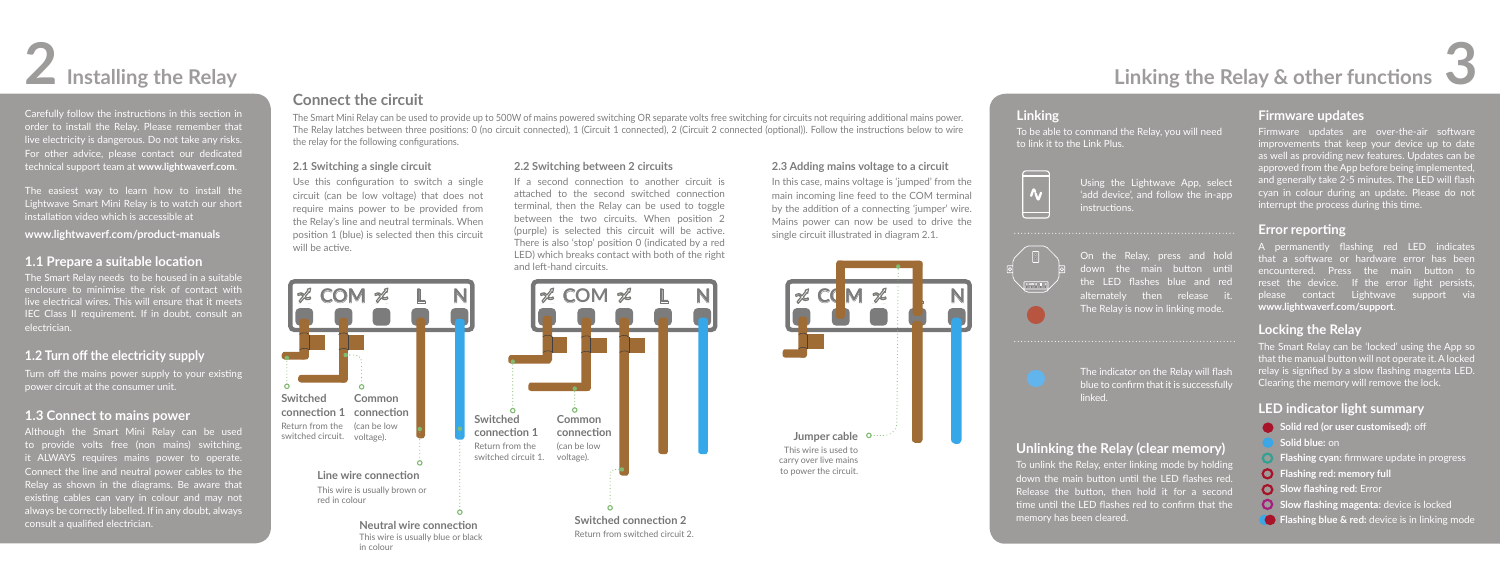

#### **Installation**

Elektriker installiert werden.

Es ist wichtig, dieses Produkt gemäß dieser Anleitung zu installieren. Andernfalls kann die persönliche Sicherheit gefährdet sein, eine Brandgefahr entstehen, gegen das Gesetz verstoßen werden und Ihre Garantieansprüche übernimmt keine Verantwortung für Verluste oder Schäden, die durch Nichtbeachtung der Bedienungsanleitung entstehen.

Isolationswiderstandsprüfung müssen alle fest verdrahteten Lightwave-Geräte vom Netz getrennt werden, da es sonst zu Schäden am Gerät kommen kann.

**WICHTIG:** Leistungsstarke induktive Ladungen im Stromkreis können das Relais beschädigen und sind nicht zu empfehlen.

#### **Sie benötigen**

- .<br>Einen sicheren Ort, um das Relais anzubringen Geeignete Elektroschraubendreher
- Kenntnisse über das sichere Ein- und  $\mathcal{C}^{\left[ \cdot \right]}$ Ausschalten des Netzstroms

 $\sqrt{\sqrt{1-\ln^2(1-\ln^2(1-\ln^2(1-\ln^2(1-\ln^2(1-\ln^2(1-\ln^2(1-\ln^2(1-\ln^2(1-\ln^2(1-\ln^2(1-\ln^2(1-\ln^2(1-\ln^2(1-\ln^2(1-\ln^2(1-\ln^2(1-\ln^2(1-\ln^2(1-\ln^2(1-\ln^2(1-\ln^2(1-\ln^2(1-\ln^2(1-\ln^2(1-\ln^2(1-\ln^2(1-\ln^2(1-\ln^2(1-\ln^2(1-\ln^2(1-\ln^2(1-\ln^2(1-\ln^2(1-\ln^2(1-\ln^2$ 

#### **Anwendungen**

Das Smart Mini-Relais ist ein sehr vielseitig einsetzbares Gerät, das dazu verwendet werden auszuschalten oder zwischen zwei Stromkreisen zu wechseln. Da das Relais drei einrastbare Stellungen besitzt, können damit Geräte bedient werden, die eine An-/Aus-Funktion (oder Öffnen/Schließen) UND eine Stop-Funktion (oder Pause) besitzen, wie beispielsweise Rollläden, Vorhänge und Türen.

#### **Aufladen**

Das Smart Mini-Relais fungiert als Riegel mit drei Stellungen, mit denen Ladungen von bis zu 500W umgeschaltet werden können. Der/die geschalteten Stromkreis/e können Netz oder potentialfrei (Niederspannung) betrieben werden. Der Netzstrom kann ebenso vom Relais selbst bezogen werden, um den Stromkreis zu versorgen (siehe Verdrahtungsanweisung für weitere Informationen).

#### **Verwendungsort**

Das Smarte Mini-Relais muss in einer geeigneten Einhausung platziert werden, um das Risiko des Kontakts mit unter Spannung stehenden Leitungen zu minimieren und sicherzustellen, dass das Gerät den Anforderungen von IEC Klasse II entspricht. Das Lightwave LW824 wasserdichte Gehäuse kann für diesen Zweck verwendet werden und erlaubt die Installation des Relais im Freien.

#### **Reichweite**

Lightwave Geräte sollten innerhalb eines typischen Hauses eine ausgezeichnete Kommunikationsreichweite haben. Wenn Sie jedoch Probleme mit der Reichweite haben, versuchen Sie dafür zu sorgen, dass große Metallobjekte oder Wasserkörper (z. B. Heizkörper) nicht vor dem Gerät oder zwischen dem Gerät und dem Lightwave Link / Link Plus oder Steuergerät positioniert sind.



## **Hilfe-Video & weitere Anleitung**

**LED-Kontrollleuchten**

Weitere Hilfen und Videos, die Sie durch die Installation führen, finden Sie im Support-Abschnitt unter **www.lightwaverf.com**

#### **Umweltfreundliche Entsorgung**

Alte Elektrogeräte dürfen nicht mit dem Hausmüll entsorgt werden, sondern müssen separat entsorgt werden. Die Entsorgung an kommunalen Sammelstellen durch private Geräte ist dafür verantwortlich, die Geräte zu einem dieser Sammelpunkte oder zu ähnlichen Sammelpunkten zu bringen. Mit diesem für Sie nur kleinen Aufwand tragen Sie dazu bei, wertvolle Rohmaterialien zu recyceln und giftige Substanzen korrekt zu entsorgen.



Model/Typ: L8 Hersteller: LightwaveRF

> Adresse: Innovation Campus Birmingham, Faraday Wharf, Holt Street, Birmingham, B7 4BB

EU-Konformitätserklärung Produkt: Intelligentes Mini-Relais

Diese Erklärung wird unter der alleinigen Verantwortung von LightwaveRF ausgestellt. Der Gegenstand der Harmonisierungsrechtsvorschriften der Union konform.

#### Referenz und Datum:

Unterzeichnet für und im Namen von:

Ausstellort: Birmingham Ausstelldatum: März 2019 Name: Huw Bristow Position: CTO

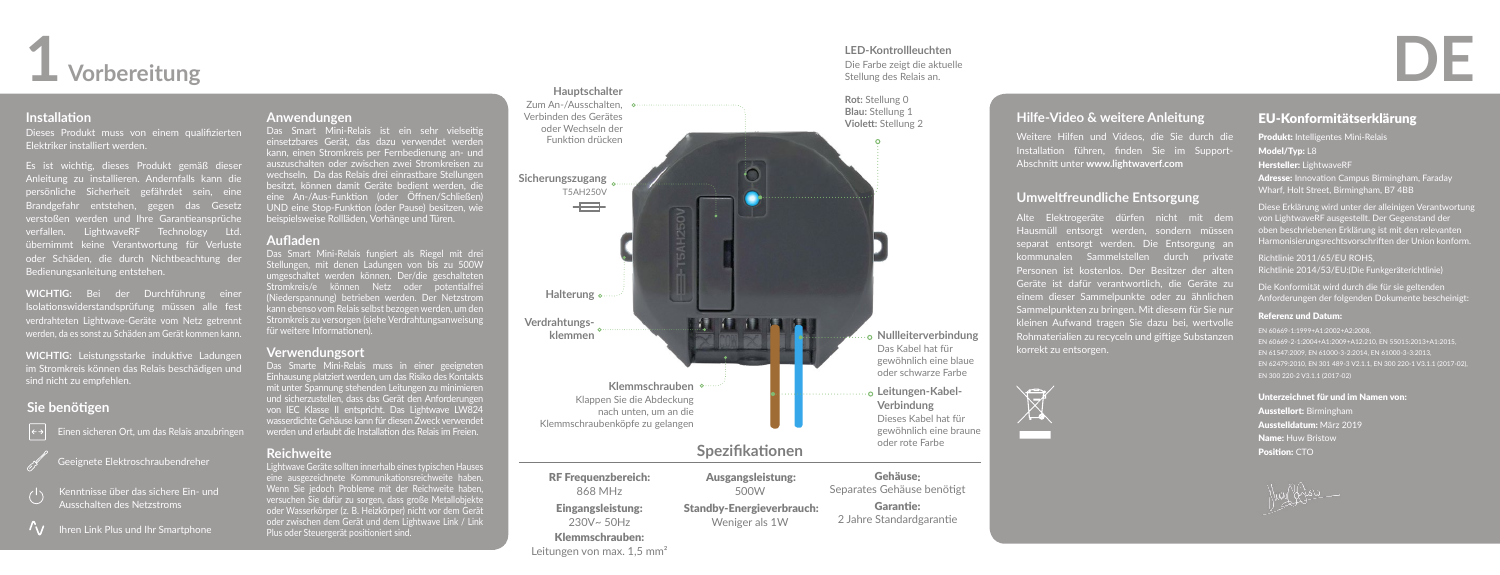# **Installation des Relais 2 Das Relais verbinden & weitere Funktionen 3**

um das Relais zu installieren. Bitte denken Sie daran, dass spannungserzeugende, elektrische Anlagen gefährlich sind. Setzen Sie sich keiner Gefahr aus. Für weitere Informationen wenden Sie sich bitte an unseren engagierten technischen Support unter **www.lightwaverf.com.**

Erfahren Sie alles über die Installation des sich einfach unser kurzes Anleitungsvideo unter **www.lightwaverf.com/product-manuals.**

**1.1 Geeigneten Verwendungsort vorbereiten** Das Smarte Relais muss in einer geeigneten Einhausung platziert werden, um das Risiko des Kontakts mit unter Spannung stehenden Leitungen zu minimieren. Dies stellt sicher, dass das Gerät den Anforderungen von IEC Klasse II entspricht. Wenden Sie sich im Zweifelsfall an einen Elektriker.

**1.1 Schalten Sie die Stromversorgung aus**

Schalten Sie die Hauptstromversorgung für Ihren Stromkreislauf am Sicherungskasten aus.

#### **1.3 Mit Netzbetrieb verbinden**

Obwohl das Smart Mini-Relais potentialfrei verwendet werden kann (ohne Netzspannung), benötigt es dennoch IMMER den Netzbetrieb. Verbinden Sie die Leitungs- und Nulleiterkabel wie im Diagramm gezeigt mit dem Relais. Beachten Sie, dass vorhandene Kabe in der Farbe variieren können und nicht immer korrekt beschriftet sind. Wenden Sie sich im Zweifelsfall immer an einen qualifizierten Elektriker.

#### **Stromkreis verbinden**

Das Smart Mini-Relais kann dazu verwendet werden, bis zu 500W bei Netzbetrieb ODER separater potentialfreier Spannung für Stromkreise umzuschalten, die keinen zusätzlichen Netzbetrieb erfordern. Das Relais rastet in drei Stellungen ein: Wählleitung 1, Wählleitung 2 und eine neutrale Stellung (nicht verbunden). Befolgen Sie die nachfolgenden Anweisungen, um das Relais für die folgenden Einstellungen zu verdrahten.

#### **2.1 Einfachleitung umschalten**

Verwenden Sie diese Einstellung, um einen Stromkreis (Niederspannung möglich) umzuschalten, der keinen Netzbetrieb von der Relaisleitung und Nullleiterklemme benötigt.



eine blaue oder schwarze Farbe

#### **2.2 Zwischen 2 Stromkreisen umschalten**

Wenn eine zweite Wählleitung, die mit einem weiteren Stromkreis verbunden ist, an die zweite Wählleitung angeschlossen ist (siehe Diagramm), kann mit dem Relais zwischen zwei Stromkreisen hin- und hergeschaltet werden. Außerdem gibt es eine "Stop"-Stellung, die den Kontakt von sowohl dem rechten als auch dem linken Stromkreis unterbricht.



## **2.3 Netzspannung zum Stromkreis hinzufügen**

In diesem Fall wird wie zuvor die eingehende Wählleitung mit den "Com"-Klemmen verbunden, sodass es zwei separate, ausgehende "stromführende" Leiter gibt, die mit den jeweiligen Klemmen der separaten Wählleitungen (oder stromführenden) verbunden sind (siehe Diagramm auf der nächsten Seite).



#### **Link-Vernetzung**

Um das Relais steuern zu können, müssen Sie dieses mit dem Link Plus verbinden.



Folgen Sie den In-Appwie Sie Geräte miteinander verbinden können.



wurde.

#### Halten Sie an dem Relais den LED abwechselnd blau und rot blinkt, dann die Taste loslassen. Das Relais befindet sich jetzt im Verbindungsmodus.

Die Anzeige am Relais blinkt blau, um zu bestätigen, dass die Verbindung erfolgreich hergestellt

#### **Verbindung des Relais entfernen (Speicher löschen)**

Um die Verbindung mit dem Relais zu entfernenn, gehen Sie in den Verbindungsmodus, indem Sie den Hauptschalter gedrückt halten, bis die LED blinkt. Lösen Sie die Taste und halten Sie sie ein zweites Mal gedrückt, bis die LED rot blinkt, um zu bestätigen, dass der Speicher gelöscht wurde.

#### **Firmware-Updates**

Firmware-Updates sind drahtlose Software-Verbesserungen , die Ihr Gerät auf dem neuesten Stand halten und neue Funktionen bereitstellen. Updates können vor der Implementierung von der App genehmigt werden und dauern in der Regel 2-5 Minuten. Die LED blinkt während eines Updates in der Farbe Cyanblau. Bitte unterbrechen Sie den Vorgang während dieser Zeit nicht.

#### **Fehlermeldung**

Eine permanent blinkende rote LED zeigt an, dass ein Software- oder Hardwarefehler aufgetreten ist. Drücken Sie den Hauptschalter, um das Gerät zurückzusetzen. Wenn das Fehlerlicht weiterhin leuchtet, wenden Sie sich bitte an den Lightwave-Support unter www.lightwaverf.com/support.

#### **Das Relais sperren**

Das Smarte Relais kann mit der App "gesperrt" werden, sodass die Bedienung über die manuelle Taste nicht möglich ist. Ein gesperrtes Relais wird durch eine langsam blinkende, magentafarbene LED angezeigt. Durch das Löschen des Speichers wird die Sperre aufgehoben.

#### **Zusammenfassung zu LED-Kontrollleuchten**

**Com** Dauerhaftes Rot (oder wie vom Nutzer angepasst): aus

**Dauerhaftes Blau:** an

- **Blinkendes Cyan-blau: Firmware-Update läuft**
- **Blinkendes Rot:** Speicher voll
- **Langsam blinkendes Rot:** Fehler

**Langsam blinkendes Magenta:** Gerät ist gesperrt

**Blinkendes Blau und Rot:** Gerät ist im Kopplungsmodus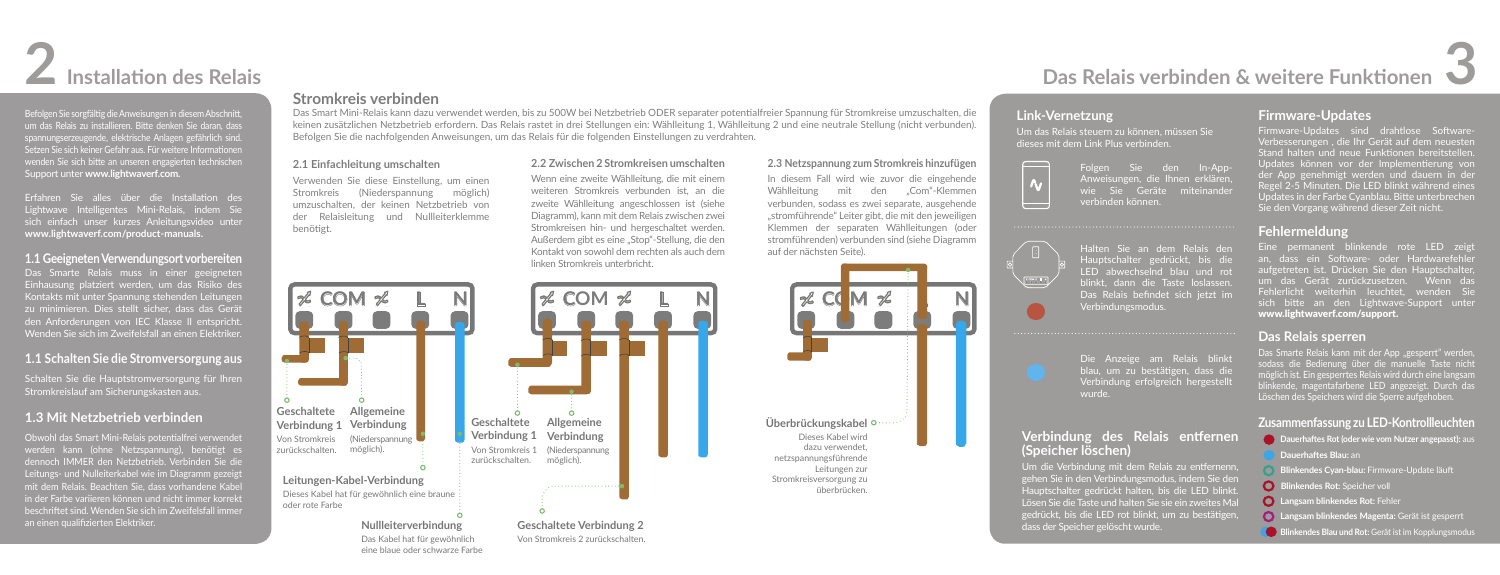

#### **Instalación**

La instalación de este producto debe ser realizada por unelectricista cualificado.

Es importante instalar el producto siguiendo estas instrucciones. De lo contrario, podría poner en peligro su seguridad personal, producirse un incendio, infringir la ley o incluso perder la garantía. LightwaveRF Technology Ltd no será responsable de las pérdidas o daños producidos por no seguir correctamente el manual de instrucciones.

**IMPORTANTE:** si realiza una prueba de resistencia de aislamiento, se deben desconectar los dispositivos cableados Lightwave de la red eléctrica, ya que, de no hacerlo, el producto podría resultar dañado.

**IMPORTANTE:** las cargas inductivas de alta en el relé, por lo que no se recomiendan.

#### **Necesitará**

- Un lugar seguro para colocar el relé
- 
- Conocer cómo cortar/dar el suministro e<br>léctrico de forma segura i

#### **Aplicaciones**

El relé Smart Mini es un producto realmente versátil que se puede utilizar para encender y apagar un circuito a distancia, o para conmutar entre dos circuitos. Debido a que el relé incluye tres posiciones de seguridad, se puede utilizar en dispositivos que requieren una función de encendido/apagado (o abierto/cerrado) Y una función de detención (o reposo), como persianas, cortinas y puertas.

#### **Cargando**

El relé Smart Mini funciona como un seguro de tres posiciones que se puede utilizar para conmutar cargas superiores a 500 W. El circuito(s) conmutado(s) puede recibir alimentación de la red eléctrica o estar libre de voltios (baja tensión). El relé mismo también puede suministrar la conexión a la red eléctrica para alimentar el circuito (para más información, consulte las instrucciones de cableado).

#### **Ubicación**

El relé Smart Mini se debe colocar en una caja adecuada para minimizar el riesgo de contacto con cables eléctricos con tensión y garantizar que el dispositivo cumpla con los requisitos de la normativa IEC Clase II. La carcasa impermeable de Lightwave LW824 se puede utilizar para este fin y también permite instalar el relé en exteriores.

#### **Alcance**

Los dispositivos Lightwave tienen un excelente alcance de comunicación en un hogar tpico; sin embargo, si encuentra problemas de alcance, revise que no haya objetos metálicos de gran tamaño o masas de agua (p. ej. radiadores) delante del dispositivo o entre el dispositivo y el Lightwave Link / Link Plus o regulador.



Menos de 1W

#### **Indicador LED**

El color indica la posición actual del relé.

Garantía: Garantía estándar de 2 años

#### **Vídeo explicativo y guía adicional**

Si desea información adicional, visite la sección de asistencia técnica de **www.lightwaverf.com.**, donde podrá ver un vídeo que lo guiará a través del proceso de instalación.

#### **Eliminación ecológica del producto**

No debe deshacerse de los equipos eléctricos viejos junto con los desechos domésticos comunes, sino por separado. Los particulares pueden deshacerse de los equipos en los puntos limpios municipales de manera gratuita. El transporte hasta los puntos limpios o lugares de recogida similares de estos equipos es pequeño esfuerzo personal, contribuimos al reciclaje de materias primas valiosas y al tratamiento de sustancias tóxicas.

 $\nabla$ 

#### Declaración de conformidad de la UE

Producto: Relé Smart Mini Modelo/Tipo: L82

Fabricante: LightwaveRF

Dirección: Innovation Campus Birmingham, Faraday Wharf, Holt Street, Birmingham, B7 4BB

responsabilidad exclusiva de LightwaveRF. El objeto de la declaración anteriormente descrita se adecua a la

Radioeléctricos)

#### Referencia y fecha:

EN 60669-1:1999+A1:2002+A2:2008, EN 60669-2-1:2004+A1:2009+A12:210, EN 55015:2013+A1:2015,

Firmado por y a nombre de: Lugar de expedición: Birmingham Fecha de expedición: Marzo 2019

Nombre: Huw Bristow Puesto: CTO



230V~ 50Hz Terminales: Cables de 1,5 mm<sup>2</sup> como máximo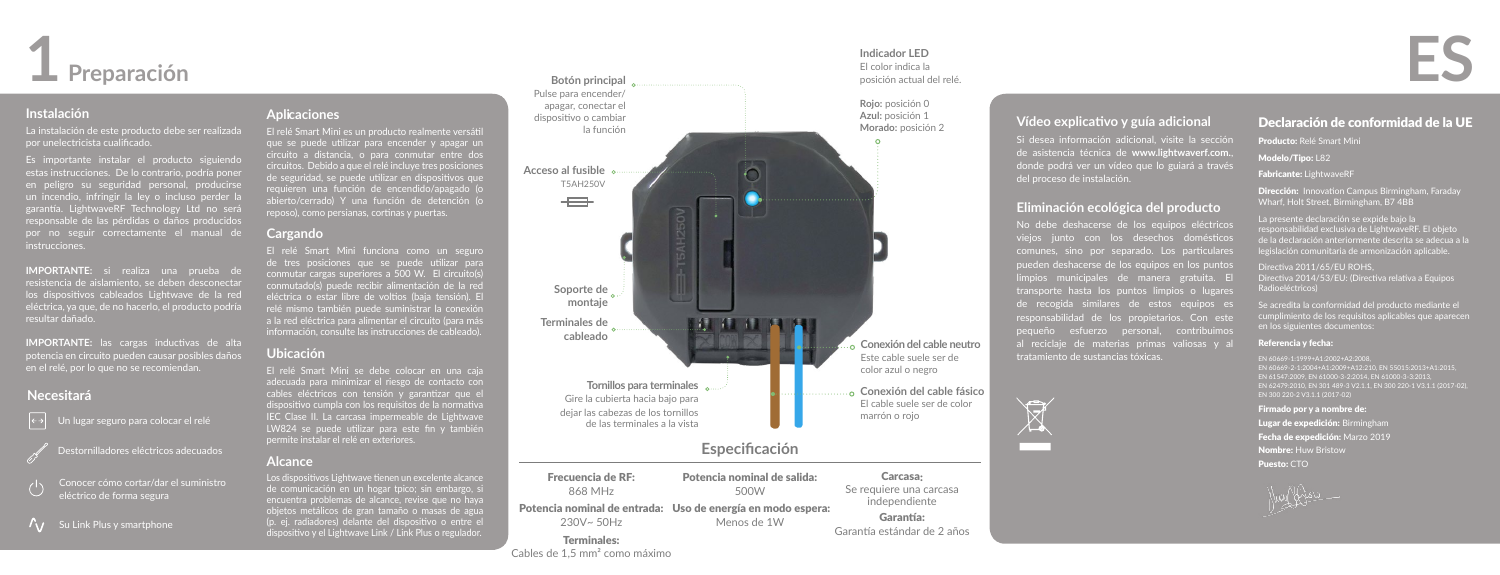# **Instalación del relé**

de esta sección. Recuerde que la electricidad es peligrosa. No tome riesgos. Para obtener más ayuda, comuníquese con nuestro equipo de asistencia técnica especializado en **www.lightwaverf.com**.

Smart Mini de Lightwave es ver el videotutorial disponible en nuestro sitio web

**www.lightwaverf.com/product-manuals**

#### **1.1 Prepare una ubicación adecuada**

El relé Smart se debe colocar en una caja adecuada para minimizar el riesgo de contacto con cables eléctricos con tensión. Esto garantizará el cumplimiento de los requisitos de la normativa IEC Clase II. En caso de duda, consulte a un electricista.

#### **1.2 Corte el suministro eléctrico principal**

Desconecte la fuente de alimentación eléctrica del circuito de alimentación en la unidad de consumo.

#### **1.3 Conecte a la red eléctrica**

Si bien el relé Smart Mini se puede utilizar para suministrar conmutaciones libres de tensión (sin red eléctrica), SIEMPRE necesita estar conectado a la red eléctrica para poder funcionar. Conecte los cables de fase y neutro con el relé, como se indica en los diagramas. Tenga en cuenta que los cables existentes pueden variar en color, y que no siempre están correctamente etiquetados. Si tiene dudas, consulte siempre a un electricista cualificado.

### **Conexión del circuito**

El relé Smart Mini puede suministrar hasta 500 W de conmutación a la red eléctrica O conmutación independiente y libre de tensión para circuitos que no necesitan potencia adicional de la red eléctrica. El relé tiene tres posiciones de cierre del seguro: fase conmutada 1, fase conmutada 2 y una posición neutra (sin conexión). Siga las instrucciones que aparecen a continuación para conectar el relé en las siguientes configuraciones.

#### **2.1 Conmutación de un único circuito**

Emplee esta configuración para conmutar un circuito (puede ser de baja tensión) que no necesite que la línea fase del relé y las terminales neutras le suministren energía desde la red eléctrica.



Este cable suele ser de color azul o negro

#### **2.2 Conmutación entre 2 circuitos**

El relé se podrá utilizar para conmutar entre dos circuitos si se instala un segundo cable fásico, conectado a otro circuito, al segundo terminal fase de conmutación (consulte el diagrama). También existe la posición de "detención" (stop) que permite cerrar el contacto, con los circuitos derecho e izquierdo.



Retorno desde el circuito conmutado 2.

### **2.3 Aumento del voltaje de la red eléctrica**

En este caso, como en el caso anterior, el cable fásico estará conectado al terminal común (COM), y habrá dos cables de "carga" saliente independientes, cada uno conectado a las terminales de fase (o carga) conmutadas independientes (consulte el diagrama de la siguiente página).



### **Vinculación**

**X COM X L N**

Para poder utilizar el relé, deberá vincularlo a Link Plus.



#### Siga las instrucciones en la aplicación para saber cómo vincular

el botón principal hasta que el LED parpadee de color azul y rojo alternadamente; después, suéltelo. El relé entrará en modo vinculación.



El indicador del relé parpadeará en azul para confirmar que se ha vinculado correctamente.

## **Desvinculación del relé (borrar memoria)**

Para desvincular el relé, ingrese al modo de vinculación manteniendo pulsado el botón principal hasta que el LED parpadee. Suelte el botón y luego manténgalo pulsado otra vez hasta que el LED rojo parpadee para confirmar que la

#### **Actualizaciones de firmware**

Las actualizaciones de firmware son mejoras de software transmitidas inalámbricamente que mantienen a su dispositivo actualizado y proporcionan nuevas funciones. Se pueden aprobar las actualizaciones desde la aplicación antes de implementarlas y, por lo general, tardan de 2 a 5 minutos. El LED parpadeará en color cian durante una actualización. No interrumpa el proceso mientras dure.

#### **Notificación de error**

Un LED rojo parpadeante de forma continua indica que se ha producido un error de software o hardware. Pulse el botón principal para reiniciar el dispositivo. Si la luz de error sigue encendida, póngase en contacto con la asistencia técnica de Lightwave en **www.lightwaverf.com/support.**

#### **Bloqueo del relé**

El relé Smart se puede «bloquear» con la aplicación para que los botones manuales no funcionen. Un relé bloqueado se representa mediante una luz LED color magenta que parpadea lentamente. Borrar la memoria eliminará el bloqueo.

#### **Resumen de indicadores LED**

- **Rojo fijo (o personalizado por el usuario):** apagado
- **Azul fijo:** encendido
- **Cian intermitente:** actualización de firmware en curso
- **Rojo intermitente:** memoria llena
- **Rojo que parpadea lentamente:** error
- **Magenta que parpadea lentamente:** el dispositivo está bloqueado
- **Azul y rojo que parpadean:** el dispositivo está en modo de vinculación

# **2 Vinculación del relé y otras funciones 3**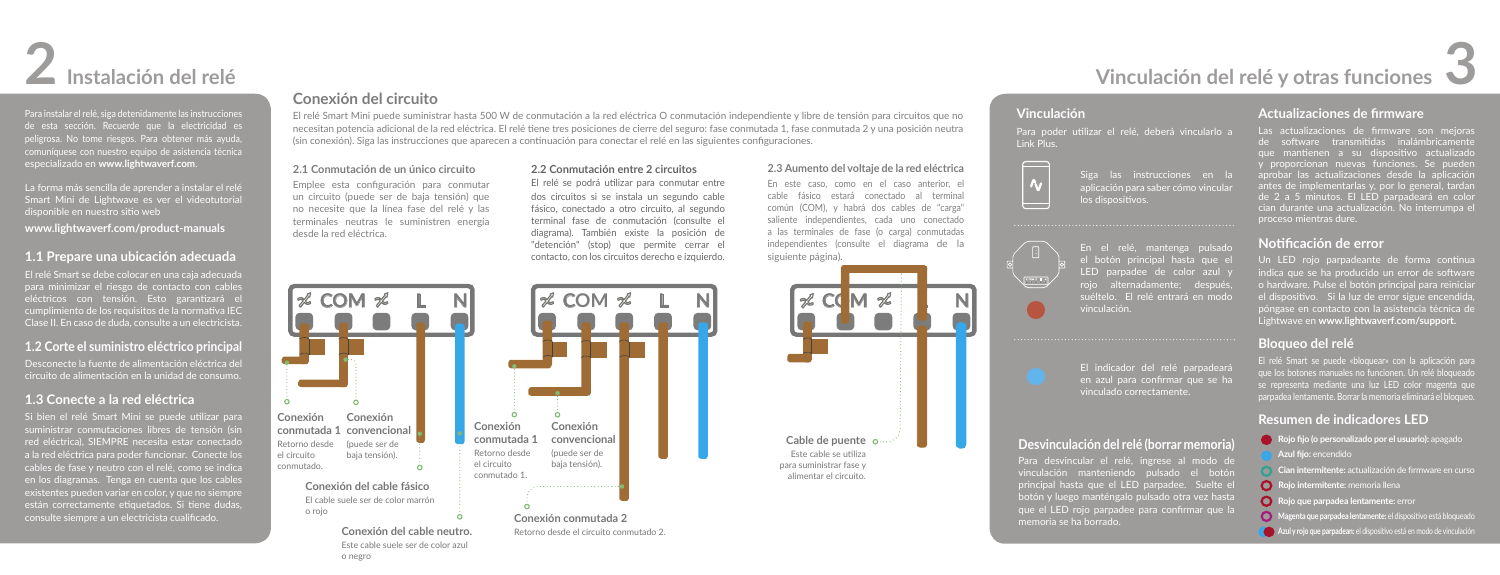

#### **Installation**

#### Ce produit doit être installé par un électricien qualifié.

Il est important d'installer ce produit en respectant les instructions. Le non-respect de cette consigne peut mettre en danger votre propre sécurité, créer un risque d'incendie, enfreindre la loi et annuler votre garantie. LightwaveRF Technology Ltd ne pourra être tenue responsable de toute perte ou dommage résultant du non-respect de ce manuel d'utilisation.

**ATTENTION :** si vous effectuez un test de résistance d'isolation, débranchez tout appareil Lightwave câblé du secteur, sinon l'appareil risque d'être endommagé.

**ATTENTION :** les charges inductives à haute puissance du circuit risquent d'endommager le relais, et ne sont donc pas recommandées.

#### **Il vous faudra**

- Un endroit sûr où placer le relais
- 
- et d'arrêt de l'alimentation électrique
- Az. Votre Link Plus et votre smartphone

#### **Applications**

Le mini-relais intelligent est un appareil hautement polyvalent pouvant servir à allumer/éteindre un circuit ou commuter entre deux circuits. Le relais comporte trois positions de gâche et permet donc de commander des appareils avec une fonction activer/ désactiver (ou ouvrir/fermer) ET une fonction arrêt (ou pause), notamment les stores, les rideaux et les portes.

#### **En cours de chargement...**

Le mini-relais intelligent revêt une fonction de gâche à trois positions pouvant servir à commuter des charges de jusqu'à 500 W. Le(s) circuit(s) commuté(s) peuvent être alimentés ou sans potentiel (basse tension). L'alimentation peut également provenir du relais pour alimenter le circuit (veuillez consulter les instructions de câblage pour plus d'informations).

#### **Emplacement**

un boîtier spécial afin de minimiser le risque de contact avec les fils électriques sous tension et de garantir la conformité à la norme IEC de classe II. Le boîtier étanche du Lightwave LW824 est adapté à cet usage et permet également l'installation du relais à l'extérieur.

#### **Portée**

La portée de communication des prises Lightwave Cependant, si vous rencontrez des problèmes de portée, essayez de vous assurer que les gros objets métalliques ou les masses d'eau (par exemple, le radiateur) ne sont pas placés devant l'appareil ou entre l'appareil et le Lightwave Link / Link Plus ou la commande.



Bornes : fils de 1,5 mm<sup>2</sup> max

## **Voyant DEL**

La couleur indique la position actuelle du relais.

#### **Vidéo d'aide et conseils supplémentaires** Pour de plus amples renseignements, et pour

regarder une vidéo sur l'ensemble du processu d'installation, veuillez consulter la section Assistance de notre site **www.lightwaverf.com.**

## **Recyclage écologique**

Les appareils électriques usagés ne doivent pas être éliminés avec les déchets résiduels. .<br>Ils doivent être éliminés séparément. La mise au rebut au point de collecte communal par l'intermédiaire de particuliers est gratuite. Il est de la responsabilité du propriétaire d'appareils usagés de les acheminer à ces points de collecte ou à des points de collecte similaires. Par ce petit effort personnel, vous contribuez au recyclage des matières premières précieuses et au traitement des substances toxiques.



**Déclaration de conformité aux normes de l'UE** Produit : mini-relais intelligent

Modèle / type : L82 Fabricant : LightwaveRF Adresse : Innovation Campus Birmingham, Faraday Wharf, Holt Street, Birmingham, B7 4BB

radioélectriques)

applicables contenues dans les documents suivants :

#### Référence et date :

EN 60669-1:1999+A1:2002+A2:2008, EN 60669-2-1:2004+A1:2009+A12:210, EN 55015:2013+A1:2015,



Lieu : Birmingham Date: Mars 2019 Nom : Huw Bristow Fonction : directeur technique

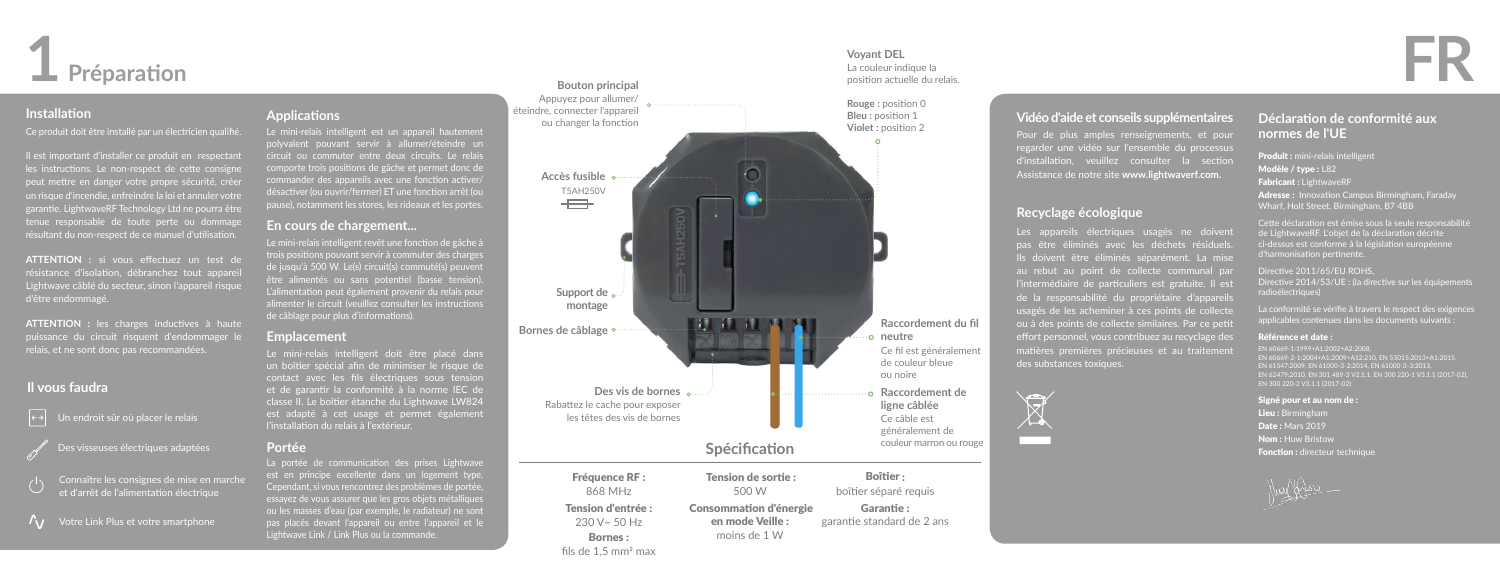# **Installation du relais 2** Installation du relais **3 Raccordement du relais et autres fonctions**

Veuillez suivre attentivement les instructions de cette section pour installer le relais. Gardez à l'esprit le fait que l'électricité sous tension est dangereuse. Ne prenez aucun risque. Pour d'autres conseils, veuillez contacter notre équipe du support technique dédié en accédant au site : **www.lightwaverf.com**.

La façon la plus simple d'apprendre à installer le minirelais intelligent Lightwave est de visionner notre courte vidéo d'installation qui est accessible à l'adresse suivante **www.lightwaverf.com/product-manuals**

#### **1.1 Préparer un emplacement adéquat**

Le relais intelligent doit être placé dans un boîtier spécial afin de minimiser le risque de contact avec les fils électriques sous tension. Ce boîtier garantit également la conformité à la norme IEC de classe II. En cas de doute, consultez un électricien.

**1.2 Coupez l'alimentation électrique** Coupez l'alimentation électrique de votre réseau existant au niveau du tableau électrique.

#### **1.3 Raccordez la relais à l'alimentation**

Bien que le mini-relais intelligent puisse servir à fournir une commutation sans potentiel (c'est-à-dire sans alimentation), il faut TOUJOURS le raccorder la ligne et les câbles d'alimentation neutres au relais tel qu'indiqué sur les schémas. Attention : les câbles existants peuvent varier en couleur et ne pas toujours être correctement identifiés. En cas de doute, consultez toujours un électricien qualifié.

#### **Raccordement du circuit**

Le mini-relais intelligent peut servir à fournir jusqu'à 500 W de commutation alimentée OU sans potentiel pour les circuits ne nécessitant pas d'alimentation supplémentaire. Le relais comporte trois positions de gâche : ligne commutée 1, ligne commutée 2 et une position neutre (non connectée). Veuillez suivre les instructions ci-dessous pour câbler le relais selon les configurations suivantes.

#### **2.1 Commuter un circuit simple**

Veuillez utiliser cette configuration pour commuter un circuit (pouvant être à basse tension) ne nécessitant pas une alimentation provenant de la ligne et des bornes neutres du relais.



Ce fil est généralement de couleur bleue ou noire

#### **2.2 Commuter entre 2 circuits**

Si une deuxième ligne câblée raccordée à un autre circuit est fixée à la deuxième borne de la ligne câblée (voir le schéma), le relais peut être utilisé pour basculer entre deux circuits. Il existe également une position « Arrêt » interrompant le contact entre les circuits droite et gauche.



**2.3 Ajouter une alimentation à un circuit** Dans ce cas, comme précédemment, la ligne câblée entrante sera raccordée à la borne de communication, avec deux câbles sortants « de charge » raccordés aux bornes des lignes (ou des charges) commutées (voir le schéma à la page suivante).



#### **Raccordement**

Pour pouvoir commander la prise de courant, vous devez la relier au dispositif Link Plus.



#### Veuillez suivre les instructions de l'application qui expliquent comment relier les appareils.



Sur le relais, appuyez sur le bouton principal et maintenez-le enfoncé jusqu'à ce que le voyant clignote alternativement en bleu et rouge, puis relâchez-le. Le relais est maintenant en mode de



#### **Déconnecter le relais (effacer la mémoire)**

Pour déconnecter le relais, passez en mode de liaison en maintenant le bouton principal enfoncé bouton, puis maintenez-le une deuxième fois jusqu'à ce que le voyant clignote en rouge pour confirmer que la mémoire a été effacée.

#### **Mises à jour du micrologiciel**

Les mises à jour du micrologiciel sont des améliorations logicielles diffusées sur le réseau qui permettent de tenir votre appareil à jour et d'offrir de nouvelles fonctionnalités. Les mises à jour peuvent être validées à partir de l'application avant d'être implémentées et prennent généralement entre 2 et 5 minutes. Le voyant clignotera en couleur cyan pendant une mise à jour. Veuillez ne pas interrompre le processus pendant ce temps.

#### **Signalement des erreurs**

Un voyant rouge clignotant en permanence indique qu'une erreur logicielle ou matérielle a été détectée. Appuyez sur le bouton principal pour réinitialiser l'appareil. Si le voyant d'erreur persiste, veuillez contacter le service clientèle Lightwave via **www.lightwaverf.com/support**.

#### **Verrouiller le relais**

Le relais intelligent peut être verrouillé par le biais de l'application, ce qui empêche toute commande manuelle. Un relais verrouillé est signalé par un voyant magenta clignotant lentement. Effacer la mémoire supprimera le verrouillage.

#### **Aperçu des voyants DEL**

**Rouge continu (ou selon la configuration de l'utilisateur) :** désactivé

- **Bleu continu :** activé
- **Cyan clignotant :** une mise à jour du micrologiciel est en cours
- **Rouge clignotant :** mémoire pleine
- **Rouge clignotant lentement : erreur**
- **Magenta clignotant lentement :** l'appareil est verrouillé
- **Bleu et rouge clignotant :** l'appareil est en mode Raccordement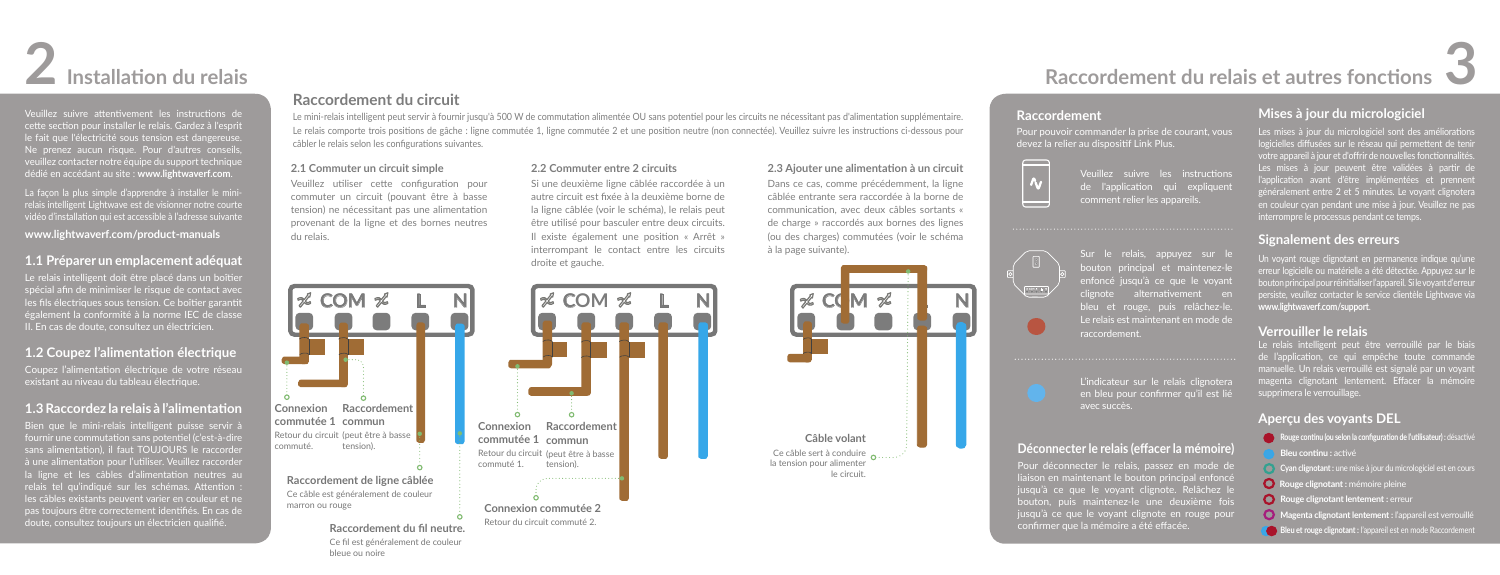

#### **Installazione**

Questo prodotto deve essere installato da un elettricista qualificato.

È importante installare il prodotto in linea con le presenti istruzioni. La mancata osservanza delle presenti istruzioni potrebbe comportare rischi per la sicurezza personale, pericolo di incendio, violazioni della legge e annullamento della garanzia. LightwaveRF Technology Ltd non sarà ritenuta responsabile per eventuali perdite o danni derivanti dal mancato rispetto delle istruzioni per l'uso.

**IMPORTANTE:** Nel caso in cui venga condotto un test di resistenza di isolamento, qualsiasi dispositivo cablato Lightwave deve essere scollegato dalla rete elettrica per evitarne il danneggiamento.

**IMPORTANTE:** i carichi induttivi ad alta potenza nel circuito potrebbero danneggiare il relè e non sono raccomandati.

#### **Cosa occorre**

Un luogo sicuro in cui posizionare il relè

#### Cacciaviti elettrici adatti

- ozioni base sull'accensione e lo egnimento sicuro della rete elettrica
- Il dispositivo Link Plus e lo smartphone

#### **Applicazioni**

Il mini relè intelligente è un dispositivo molto versatile che remota. Poiché il relè include tre posizioni di latch, può essere utilizzato per azionare dispositivi che richiedono di arresto (o pausa), ad esempio tapparelle, tende e porte.

#### **Caricamento**

Il mini relè intelligente funziona come un latch a tre posizioni che può essere usato per commutare carichi fino a 500 W. Il circuito/i commutato/i può essere alimentato tramite la rete elettrica principale o essere privo di tensione (basso voltaggio). Lo stesso relè può attingere alla corrente di rete per alimentare il circuito (per maggiori informazioni, vedere le istruzioni di cablaggio).

#### **Posizione**

Il Relè Mini Smart va installato in una scatola adeguata per minimizzare il rischio di contatto con i fili elettrici scoperti e per assicurare che il dispositivo risponda ai requisiti IEC Classe II. La scatola impermeabile Lightwave LW824 è adatta a questo scopo e permetterà inoltre di installare il Relè all'esterno.

#### **Portata**

I dispositivi Lightwave sono caratterizzati da un eccellente raggio di comunicazione all'interno di una normale abitazione, tuttavia, qualora si dovessero riscontrare problemi di portata, verificare che non ci siano oggetti metallici o impianti idrici di grandi dimensioni (ad esemp un radiatore) posizionati di fronte al dispositivo o tra il dispositivo e il Lightwave Link / Link Plus o il controller.



#### **Video guida e ulteriori indicazioni**

Per ulteriori informazioni e per accedere a un video che ti aiuterà durante il processo di installazione, visita la sezione assistenza all'indirizzo **www. lightwaverf.com**

#### **Smaltimento ecologico**

Gli apparecchi elettrici dismessi non devono essere smaltiti insieme ai rifiuti non riciclabili ma separatamente. Lo smaltimento presso gli appositi punti di raccolta comunali per i privati è gratuito. .<br><u>Il proprietario degli apparecchi dismessi ha la</u> responsabilità di consegnare i dispositivi presso gli appositi punti di raccolta o centri equivalenti. Con questo piccolo sforzo personale contribuisci a riciclare materie prime preziose e a smaltire in modo adeguato le sostanze tossiche.



#### Dichiarazione di conformità UE

Prodotto: Relè Mini Smart

Modello/Tipo: L82

Produttore: LightwaveRF

Indirizzo: Innovation Campus Birmingham, Faraday Wharf, Holt Street, Birmingham, B7 4BB

responsabilità di LighwaveRF. L'oggetto della normativa di armonizzazione dell'Unione.

applicabili in linea con i seguenti documenti:

#### Riferimento e data:

EN 60669-1:1999+A1:2002+A2:2008, EN 60669-2-1:2004+A1:2009+A12:210, EN 55015:2013+A1:2015, EN 61547:2009, EN 61000-3-2:2014, EN 61000-3-3:2013,

Firmato in nome e per conto di:

Luogo di emissione: Birmingham

Data di emissione: Marzo 2019

Nome: Huw Bristow

Posizione: CTO

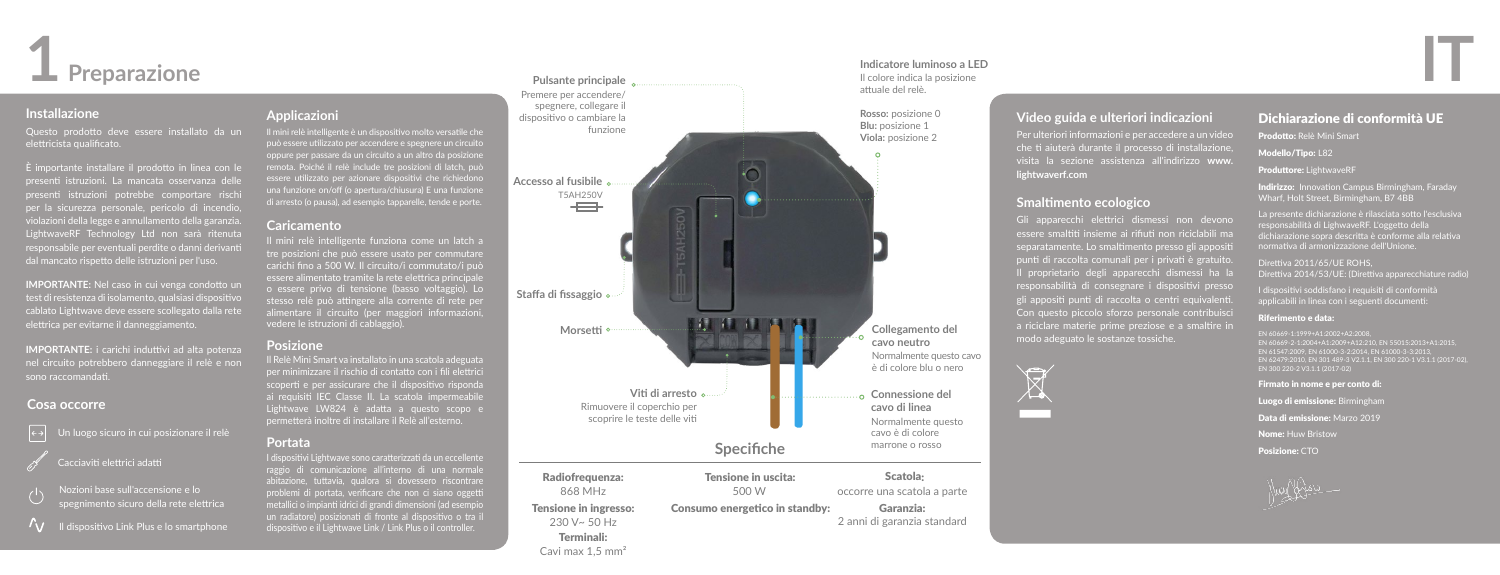# **Installazione del relè**

Seguire attentamente le istruzioni fornite in questa sezione per installare il relè. Ricordare che la tensione elettrica è pericolosa. Evitare di correre rischi. Per ulteriori consigli, contattare il nostro team di assistenza tecnica dedicato al link **www.lightwaverf.com**.

Il modo più semplice per imparare a installare il breve video di installazione accessibile all'indirizzo **www.lightwaverf.com/product-manuals**

#### **1.1 Preparare una collocazione idonea**

Il Relè Smart va installato in una scatola adeguata per minimizzare il rischio di contatto con i fili elettrici scoperti. Ciò garantirà il rispetto dei requisiti IEC Classe II. In caso di dubbi, rivolgersi a un elettricista.

**1.2 Spegnere l'alimentazione elettrica** Spegnere l'alimentazione di rete del circuito elettrico esistente presso l'unità di consumo.

#### **1.3 Connettere alla rete elettrica**

perla commutazione priva di tensione (senza elettricità), per funzionare necessita SEMPRE di alimentazione elettrica. Connettere i cavi elettrici di linea e neutro al relè come mostrato nello schema. Tenere presente che i cavi esistenti potrebbero avere colori diversi e potrebbero non essere sempre etichettati correttamente. In caso di dubbi, rivolgersi a un elettricista qualificato.

## **Connessione del circuito**

Il mini relè intelligente può essere utilizzato per fornire fino a 500 W di commutazione alimentata dalla rete elettrica O commutazione separata priva di tensione per i circuiti che non richiedono un'alimentazione di rete aggiuntiva. I latch del relè possono assumere tre posizioni: linea commutata 1, linea commutata 2, posizione neutra (non connesso). Attenersi alle istruzioni seguenti per cablare il relè con le seguenti configurazioni.

#### **2.1 Commutazione di un singolo circuito**

Usare questa configurazione per commutare un circuito (che potrebbe essere a bassa tensione) che non richiede la fornitura di elettricità di rete dalla linea del relè né terminali neutri.



blu o nero

#### **2.2 Commutazione tra 2 circuiti**

Se un secondo cavo di linea commutata connesso a un altro circuito è collegato al secondo terminale di linea commutata (vedere schema), il relè può essere usato per passare da un circuito all'altro. È inoltre disponibile una posizione di "arresto" che interrompe il contatto con entrambi i circuiti di sinistra e di destra.



Ritorno dal circuito commutato 2.

In questo caso, come illustrato in precedenza, il cavo di linea in entrata sarà connesso al terminale "com" e ci saranno due cavi separati di "carico" in uscita ciascuno connesso a terminali separati di linea commutata (o carico commutato).

**2.3 Aggiungere tensione di rete a un circuito**



#### **Collegamento**

Per poter comandare il relè, occorrerà collegarlo a Link Plus.



#### Sul relè, premere e tenere premuto il pulsante principale fino a che rilasciare. Il relè è ora in modalità di collegamento. **X COM X L N**

L'indicatore sul relè lampeggerà in blu per confermare che è stato collegato correttamente.

#### **Scollegare il relè (resettare la memoria)**

Per scollegare il relè e resettare la memoria, entrare in modalità di collegamento tenendo lampeggia il LED. Rilasciare il pulsante, quindi tenerlo premuto una seconda volta fino a che il LED rosso non lampeggia per confermare che la memoria è stata resettata.

#### **Aggiornamenti del firmware**

Gli aggiornamenti del firmware sono miglioramenti software over-the-air che mantengono il dispositivo aggiornato e forniscono nuove funzionalità. Gli aggiornamenti devono essere approvati dall'App prima dell'implementazione e in genere richiedono 2-5 minuti. Un LED di colore azzurro lampeggia durante l'aggiornamento. Non interrompere il procedimento durante questo intervallo di tempo.

#### **Messaggi di errore**

Un LED rosso lampeggia costantemente nel caso venga riscontrato un errore di software o hardware. Premere il pulsante principale per resettare il dispositivo. Se la segnalazione luminosa di errore persiste, contattare l'assistenza Lightwave all'indirizzo **www.lightwaverf.com/ support.**

#### **Bloccaggio del Relè**

Il Relè Smart può essere "bloccato" utilizzando l'App in modo da disattivare l'azionamento manuale mediante pulsante. Un Relè bloccato è segnalato da un LED rosso magenta che lampeggia lentamente. Il reset della memoria rimuove il blocco.

#### **Sintesi indicatori luminosi LED**

**Rosso fisso (o personalizzato dall'utente):** spento

- **Blu fisso:** acceso
- **Blu ciano lampeggiante:** aggiornamento firmware in corso
- **Rosso lampeggiante:** memoria piena
- **Rosso che lampeggia lentamente:** errore
- **Rosso magenta che lampeggia lentamente:** il dispositivo è bloccato
	- **Lampeggiante blu e rosso:** il dispositivo è in modalità di collegamento

# **2 Collegamento del relè e altre funzioni 3**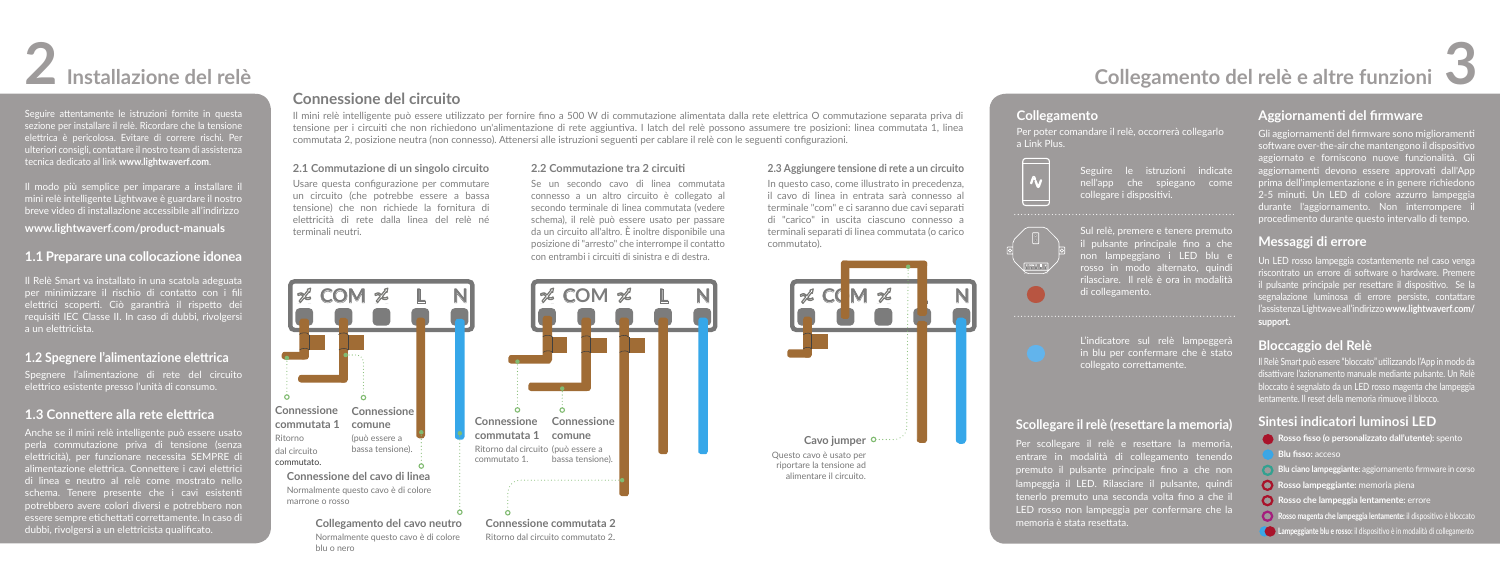

#### **Instalação**

Este produto deve ser instalado por um eletricista qualificado.

É importante instalar este artigo de acordo com estas instruções. Ao não fazê-lo, poderá estar a colocar em risco a sua segurança pessoal, criar um risco de incêndio, violar a lei e irá também anular a garantia do artigo. A LightwaveRF Technology Ltd não será responsável por qualquer perda ou dano resultantes da leitura incorreta do manual

**IMPORTANTE:** se realizar um teste de resistência do isolamento, todos os dispositivos com fios Lightwave devem estar desligados da corrente, caso contrário poderão ocorrer danos na unidade.

**IMPORTANTE:** a existência de cargas indutivas de alta potência no circuito podem provocar danos ao relé, pelo que não são recomendadas.

#### **Irá precisar de**

.<br>haves de fendas de eletricista adequadas

Conhecimentos sobre como ligar/desligar a energia elétrica em segurança

O Link Plus e o seu smartphone

#### **Aplicações**

O Mini relé inteligente é um dispositivo versátil que pode ser utilizado para ligar/desligar remotamente um circuito ou comutar entre dois circuitos. Uma vez que possui três posições de bloqueio, pode ser utilizado para operar dispositivos que necessitem de uma função de ligar/desligar (ou abrir/fechar) E de uma função de parar (ou colocar em pausa), tais

#### **A carregar**

O Mini relé inteligente atua como um fecho com três posições que pode ser utilizado para comutar cargas de até 500 W. O(s) circuito(s) comutado(s) pode(m) ser ligado(s) à corrente ou não ter(em) tensão (tensão baixa). A corrente elétrica pode também ser obtida do próprio relé para alimentar o circuito (consulte as instruções de ligação elétrica para mais informações).

#### **Localização**

O Mini relé inteligente deve ser armazenado numa caixa adequada de forma a minimizar o risco de IEC Class II. A caixa impermeável do Lightwave LW824 pode ser utilizada para este efeito e irá também permitir que o relé seja instalado no exterior.

#### **Alcance**

Os dispositivos Lightwave têm um excelente alcance de comunicação numa habitação normal, no entanto, se tiver problemas de alcance, deverá certificar-se de que água (por exemplo, radiadores) não estão posicionados Lightwave Link/Link Plus ou controlador.

Terminais: Cabos máy. 1,5 mm<sup>2</sup>



**Indicador LED luminoso** A cor indica a posição atual

2 anos de garantia padrão

#### **Vídeo de ajuda e orientação adicional**

Para orientação adicional, e para ver um vídeo que irá guiá-lo ao longo do processo de instalação, consulte a secção de assistência em **www. lightwaverf.com.**

#### **Eliminação ecológica**

Equipamentos elétricos antigos não devem ser eliminados juntamente com resíduos domésticos, devendo ser eliminados separadamente. A eliminação no ponto de recolha municipal por entidades particulares é gratuita. O proprietário de equipamentos antigos é responsável por entregar os equipamentos nesses pontos de recolha ou em pontos de recolha semelhantes. Com este pequeno esforço pessoal está a contribuir para a reciclagem de matérias-primas valiosas e para o tratamento de substâncias tóxicas.



Morada: Innovation Campus Birmingham, Faraday Wharf, Holt Street, Birmingham, B7 4BB

Declaração de Conformidade UE Produto: Mini relé inteligente Modelo/Tipo: L82 Fabricante: LightwaveRF

responsabilidade da LightwaveRF. O objeto da declaração acima descrita está em conformidade com a legislação comunitária de harmonização aplicável.

de Rádio)

A conformidade é demonstrada ao cumprir os requisitos

#### Referência e data:

EN 60669-1:1999+A1:2002+A2:2008, EN 60669-2-1:2004+A1:2009+A12:210, EN 55015:2013+A1:2015, EN 62479:2010, EN 301 489-3 V2.1.1, EN 300 220-1 V3.1.1 (2017-02), EN 300 220-2 V3.1.1 (2017-02)

Assinado por e em nome de: Local de Emissão: Birmingham

Data de Emissão: Março 2019

Nome: Huw Bristow

Cargo: CTO

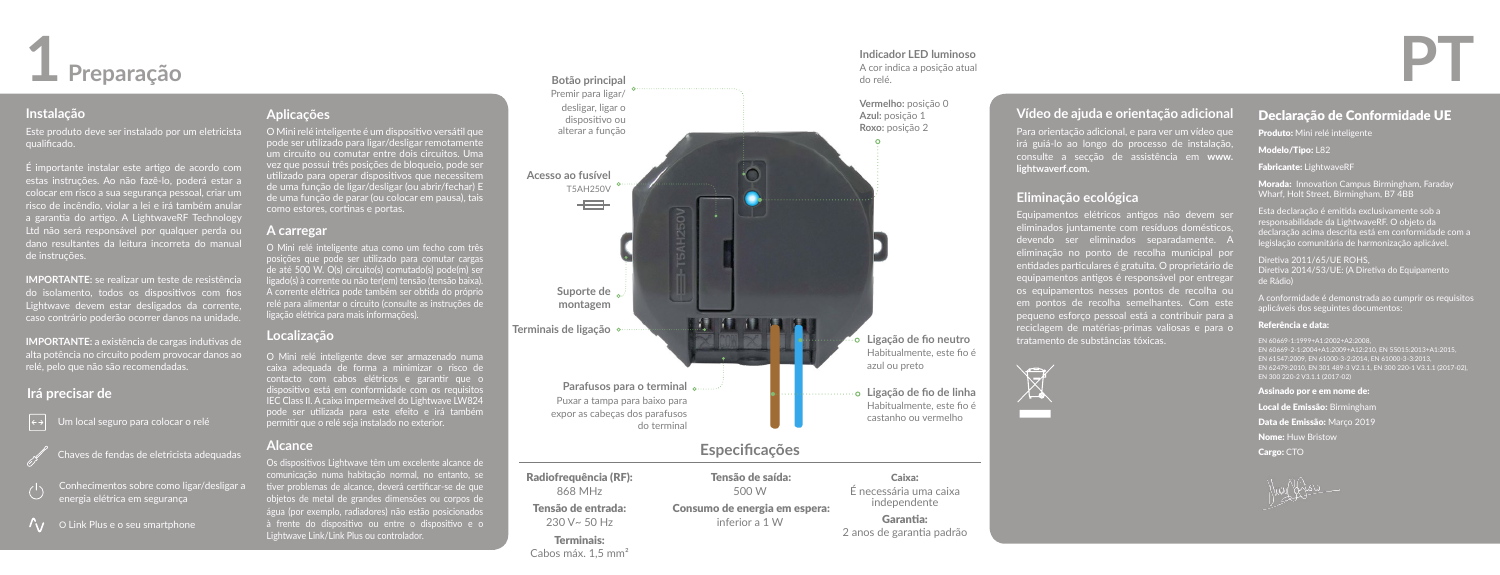

Siga atentamente as instruções nesta secção para instalar o relé. Lembre-se de que a corrente elétrica é perigosa. Não corra riscos. Para outros conselhos, contacte a nossa equipa de apoio técnico dedicada em **www.lightwaverf.com**.

A forma mais fácil de saber como instalar o Mini relé inteligente Lightwave é vendo o nosso curto vídeo de instalação, que pode ser acedido em **www.lightwaverf.com/product-manuals**

#### **1.1 Preparar um local adequado**

O Mini relé inteligente deve ser armazenado numa caixa adequada de forma a minimizar o risco de contacto com cabos elétricos. Isto irá garantir que o dispositivo está em conformidade com os equisitos IEC Class II. Em caso de dúvida, consulte um eletricista.

**1.2 Desligar a alimentação elétrica** Desligue a corrente elétrica para o circuito elétrico existente na unidade do consumidor.

#### **1.3 Ligar à corrente elétrica**

com comutação sem tensão (sem corrente elétrica), requer SEMPRE corrente elétrica para funcionar. Ligue os cabos elétricos de linha e neutro ao relé conforme é apresentado nos esquemas. Tenha em atenção que os cabos existentes podem variar na cor e podem nem sempre estar corretamente etiquetados. Em caso de dúvida, consulte sempre um eletricista qualificado.

#### **Ligar o circuito**

O Mini relé inteligente pode ser utilizado para fornecer até 500 W de comutação de corrente elétrica OU separar a comutação sem tensão para circuitos que não requeiram corrente elétrica adicional. O relé fica bloqueado em três posições: linha comutada 1, linha comutada 2 e posição neutra (não ligado). Siga as instruções seguintes para ligar o relé nas seguintes configurações.

#### **2.1 Comutar um circuito simples**

Utilize esta configuração para comutar um circuito (pode ser de baixa tensão) que não necessite de corrente elétrica da linha do relé e dos terminais neutros.



#### **2.2 Comutação entre 2 circuitos**

Se uma segunda linha comutada ligada a outro circuito for instalada no terminal da segunda linha comutada (consulte o esquema), o relé pode ser utilizado para alternar entre dois circuitos. Existe também uma posição de "paragem" que interrompe o contacto com os circuitos direito e esquerdo.



**2.3 Adicionar tensão de rede a um circuito** Neste caso, tal como anteriormente, o fio da linha de entrada será ligado ao terminal "com", onde existirão dois fios de "saída" separados, estando cada um deles ligado aos terminais da linha (ou carga) comutada separada (consulte o esquema na página seguinte).



#### **Ligação**

Para poder controlar o relé, precisará de ligá-lo ao Link Plus.



Siga as instruções na aplicação, que irão explicar como ligar dispositivos.

No relé, prima e mantenha premido o botão principal até que o LED pisque alternadamente a azul e vermelho, e depois solte-o. O relé está agora em modo de ligação.



O indicador no relé pisca em azul para confirmar que está vinculado

#### **Desligar o relé (limpar a memória)**

Para desligar o relé, entre no modo de ligação ao premir e manter premido o botão principal até o LED piscar. Solte o botão, depois mantenha-o premido uma segunda vez até que o LED pisque a vermelho para confirmar que a memória foi limpa.

#### **Atualizações de firmware**

As atualizações de firmware são melhorias de software por via aérea que mantêm o seu dispositivo atualizado, além de fornecerem novas funcionalidades. As atualizações podem ser aprovadas na aplicação antes de serem implementadas, e demoram normalmente 2 a 5 minutos. O LED irá piscar com cor azul turquesa durante uma atualização. Não interrompa o processo durante este período.

#### **Erro na comunicação**

Um LED a piscar permanentemente a vermelho indica que foi encontrado um erro de software ou hardware. Prima o botão principal para reiniciar o dispositivo. Se a luz de erro persistir, contacte o apoio Lightwave em **www.lightwaverf.com/support**.

#### **Bloquear o relé**

O relé inteligente pode ser "bloqueado" através da app, pelo que o botão manual não irá operá-la. Um relé bloqueado é assinalado através de um LED magenta a piscar lentamente. Limpar a memória irá remover o bloqueio.

#### **Síntese do indicador LED luminoso**

**Vermelho estático (ou personalizado pelo utilizador):** desligado

- **Azul estático:** ligado
- **Azul turquesa intermitente:** atualização de firmware em progresso
- **Vermelho intermitente: memória cheia**
- **Vermelho intermitente lento:** erro
- **Magenta intermitente lento:** o dispositivo está bloqueado
- **Azul e vermelho intermitentes:** o dispositivo está em modo de ligação

**2 Ligação do relé e outras funções 3**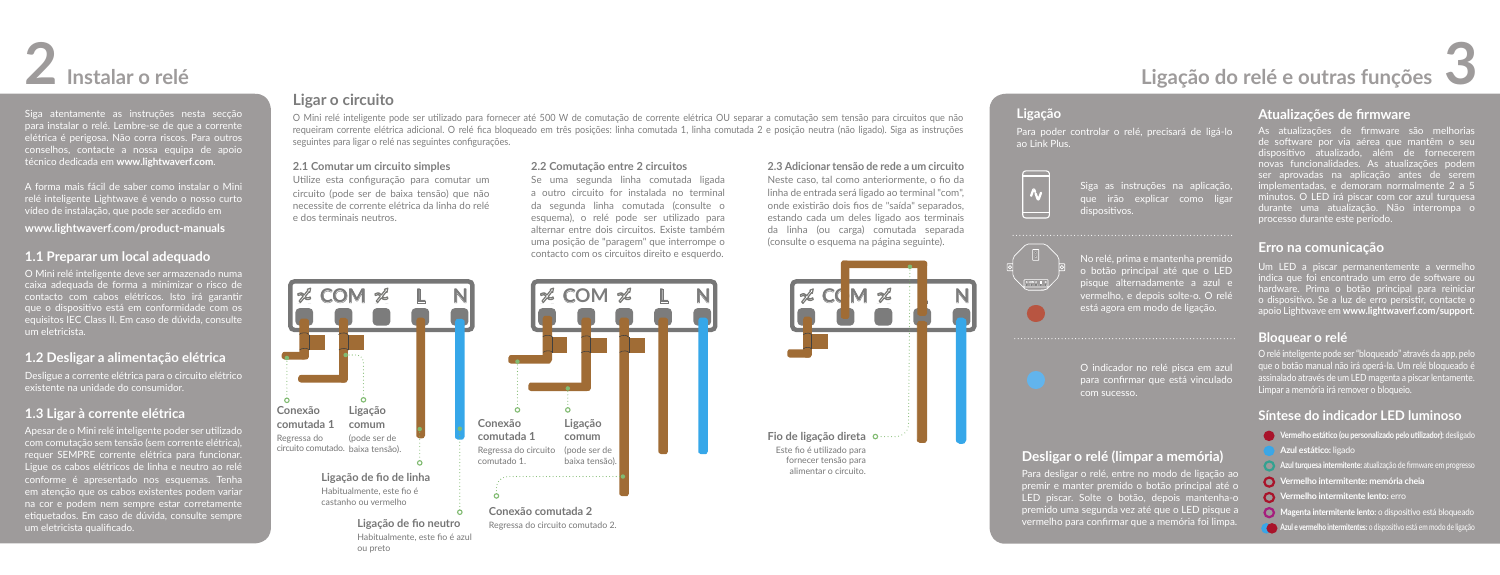

#### **Kurulum**

Bu ürünün kurulumu yetkin bir elektrik teknisyeni tarafından yapılmalıdır.

Bu ürünün kurulumunu bu talimatlara uygun olarak gerçekleştirmek önemlidir. Talimatlara uyulmaması, güvenlik riski ve yangın tehlikesi doğurabilir, yasaları ihlal eder ve garantinizi kullanım kılavuzundaki talimatların doğru şekilde yerine getirilmemesi nedeniyle ortaya çıkacak kayıp veya hasarlara karşı sorumlu tutulamaz.

Lightwave cihazının şebeke bağlantısının kesilmesi gerekmektedir. Aksi takdirde ünitede hasar

bulunmaktadır ve önerilmemektedir.

#### **Şunlara ihtiyacınız olacak:**

#### Uygun elektrikli tornavidalar

- ı<br>apatılacağı / acılacağı bilgisi
- 

#### **Uygulamalar**

Akıllı Mini Röle çok amaçlı bir cihaz olup uzaktan bir devreyi açmak/kapamak veya iki devre arasında geçiş yapmak için kullanılabilir. Röle üzerinde üç mandal konumu bulunduğundan üçlü anahtarlama yapılabilir; bu nedenle panjur, perde veya kapı gibi açma/kapama VE durdurma işlevi gerektiren cihazların çalıştırılması için kullanılabilir.

#### **Yükleme**

Akıllı Mini Röle üç konumlu anahtar olarak görev yapar ve 500 W'a kadar olan yükler üzerinde anahtarlama yapabilir. Anahtarlanan devre(ler) şebekeden güç alabilir veya düşük gerilime sahiptir. Ana şebeke gücü aynı zamanda Rölenin kendisinden devreye güç vermek üzere alınabilir (daha fazla bilgi için kablolama talimatlarına bakın).

#### **Konum**

Akıllı Rölenin canlı elektrik kabloları ile temas karşılayabilmesi için uygun bir koruma içine Su Geçirmez koruma bu amaç için kullanılabilir ve Rölenin dış mekânlara monte edilmesine olanak tanır.

#### **Mesafe**

Lightwave cihazları normal bir evde mükemmel bir iletişim mesafesine sahiptir. Ancak herhangi bir mesafe sorunu yaşarsanız, cihazın önünde veya cihaz ve Lightwave Link / Link Plus veya kontrol ünitesi arasında herhangi büyük bir metal nesne veya su kütlesi (ör. kalorifer petekleri) bulunmadığından emin olun.



#### **Yardım videosu ve ek rehber**

Ek yönlendirme ve montaj sürecinde size yardımcı olacak videoyu izlemek için lütfen **www. lightwaverf.com** adresindeki destek bölümünü ziyaret edin

#### **Çevre dostu elden çıkartma**

Eski elektrikli cihazlar, artık atıklarla birlikte atılmamalı, ayrıca elden çıkartılmalıdır. Gerçek kişilerin atıkları belediyenin toplama alanına götürerek elden çıkartması ücretsizdir. Eski cihazların sahibi, cihazları bu veya benzer toplama noktalarına götürmekten sorumludur. Bu küçük kişisel çaba ile değerli ham maddelerin geri dönüşümüne ve zehirli maddelerin işlenmesine yardımcı olmuş olacaksınız.



AB Uygunluk Beyanı

Ürün: Akıllı Mini Röle

Model/Tip: L82

Üretici: LightwaveRF

Adres: Innovation Campus Birmingham, Faraday Wharf, Holt Street, Birmingham, B7 4BB

Bu beyan LightwaveRF'in yegâne sorumluluğu altındadır. Yukarıda tanımlanan beyanın amacı, birliğin ilgili uyum

Direktif 2014/53/EU: (Telsiz Ekipmanı Direktifi)

Uyumluluk, aşağıdaki belgelerin ilgili gerekliliklerine uyum ile gösterilmektedir:

#### Referans ve tarih:

EN 60669-2-1:2004+A1:2009+A12:210, EN 55015:2013+A1:2015, EN 61547:2009, EN 61000-3-2:2014, EN 61000-3-3:2013, EN 62479:2010, EN 301 489-3 V2.1.1, EN 300 220-1 V3.1.1 (2017-02),

Adı ve namına imzalanan:

Düzenlendiği Yer: Birmingham

Düzenleme Tarihi: Mart 2019

Adı: Huw Bristow

Konum: CTO

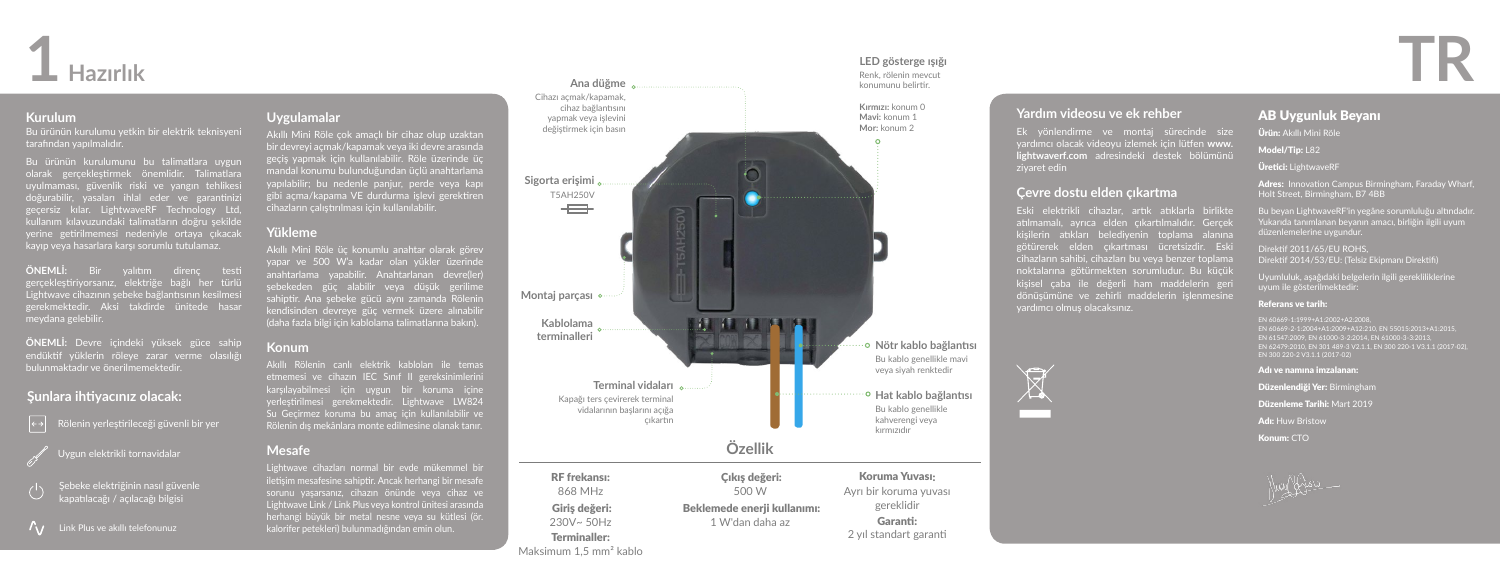

Röleyi monte etmek için bu bölümdeki talimatları tehlikeli olduğunu unutmayın. Hiçbir risk almayın. Diğer öneriler için **www.lightwaverf.com** adresinden özel teknik destek ekibimiz ile iletişime geçin.

Lightwave Akıllı Mini Rölenin nasıl monte edileceğini öğrenmenin en kolay yolu, şu adreste bulunan kısa montaj videomuzu izlemektir:

**www.lightwaverf.com/product-manuals**

#### **1.1 Uygun bir konumu hazırlayın**

Akıllı Rölenin canlı elektrik kabloları ile temas etmemesi için uygun bir koruma içine yerleştirilmesi gerekmektedir. Bu IEC Sınıf II gereksinimlerinin yerine getirilmesini sağlayacaktır. Herhangi bir şüphe durumunda bir elektrikçiye danışın.

## **1.2 Şebeke elektrik kaynağını kapatın** şebeke elektriğini kapatın.

#### **1.3 Şebeke gücünün bağlanması**

bağlamadan) anahtarlama yapabilir olmasına rağmen, Akıllı Mini Rölenin çalışması için daima güce gereksinimi vardır. Hat ve nötr güç kablolarının bağlantılarını şemada gösterildiği şekilde yapın. Mevcut bulundurun. Herhangi bir şüphe durumunda, her

#### **Devre Bağlantısı**

Akıllı Mini Röle 500 W'a kadar şebeke gücü anahtarlaması VEYA ek şebeke gücüne gerek duymayan devrelerde ayrıca gerilimsiz anahtarlama sağlamak için kullanılabilir. Röle üç konumlu anahtarlama yapar: anahtarlama hattı 1, anahtarlama hattı 2 ve nötr konum (bağlı değil). Aşağıdaki yapılandırmalara yönelik olarak röle kablolaması için aşağıda verilen talimatları izleyin.

#### **2.1 Tekli devrenin anahtarlanması**

Bu yapılandırmayı Röle hattından ve nötr terminallerden şebeke gücüne ihtiyaç duymayan bir devrede (bu düşük gerilim olabilir) anahtarlama yapmak için kullanın.



kahverengidir

**2.2 2 devre arasında anahtarlama** Başka bir devreye bağlı olan ikinci bir anahtarlama hattı kablosu, ikinci anahtarlama hattı terminaline bağlandıysa (şemaya bakın) röle iki devre arasında geçiş yapmak için kullanılabilir. Aynı zamanda bir "dur" konumu bulunmaktadır ve hem sağdaki hem de soldaki devreler ile bağlantıyı keser.



Anahtarlı devre 2'den dönüş.

**2.3 Şebeke geriliminin devreye eklenmesi** Böyle bir durumda, daha önce olduğu gibi dışarıdan gelen hat kablosu "com" terminaline bağlanacak ve her biri farklı anahtarlı hat (veya yük) terminalerine bağlı iki ayrı dışarıya aktarım yapan "güç" kablosu olacaktır (bir sonraki sayfadaki şemaya bakın).



#### **Bağlantı**

Röleye komut verebilmek için Rölenin Link Plus ile bağlantısını kurmanız gerekecektir.







Rölenin üzerindeki gösterge, başarılı bir şekilde bağlandığını onaylamak için mavi renkte yanıp

#### **Rölenin bağlantısını kaldırma (bellek temizleme)**

Röle bağlantısını kaldırmak için LED yanıp sönene kadar açma/kapama düğmesine basılı tutarak bağlantı moduna girin. Düğmeyi bırakın, ardından belleğin temizlendiğini teyit etmek için LED yanıp sönene dek ikinci kez basılı tutun.

#### **Donanım yazılımı güncellemeleri**

Donanım yazılım güncellemeleri, kablosuz erişim sistemi ile yapılan, cihazınızı güncel tutan ve yeni özellikler sağlayan yazılım iyileştirmeleridir. Güncellemeler, uygulamaya konmadan önce Uygulamadan onaylanabilir ve güncelleme işlemi genellikle 2-5 dakika sürer. LED, güncelleme sırasında camgöbeği renginde yanıp sönecektir. Lütfen bu noktada işlemi kesintiye uğratmayın.

#### **Hata raporlama**

Sürekli kırmızı olarak yanıp sönen bir LED, bir göstermektedir. Ana düğmeye basarak cihazı sıfırlayın. Hata ışığı devam ederse, lütfen www. lightwaverf.com/support aracılığıyla Lightwave destek ile irtibata geçin.

#### **Rölenin kilitlenmesi**

Akıllı Röle, manuel düğmeler çalışmayacak şekilde Uygulama kullanılarak "kilitlenebilir". Kilitlenen bir röle, yavaşça yanıp sönen kırmızımsı mor renkli bir LED ile gösterilmektedir. Belleğin temizlenmesi kilidi kaldıracaktır.

#### **LED gösterge ışığı özeti**

**Kırmızı (veya kullanıcı tercihi):** kapalı

- **Mavi:** açık
- **Yanıp sönen camgöbeği:** donanım yazılımı güncellemesi devam ediyor
- **Kırmızı yanıp sönüyor:** hafıza dolu **Yavaş yanıp sönen kırmızı:** hata
- 
- **Yavaş yanıp sönen kırmızı-mor:** cihaz kilitli
- **Yanıp sönen mavi ve kırmızı:** cihaz bağlanma modunda

# **2 Röle Bağlantısının Yapılması ve diğer işlevler 3**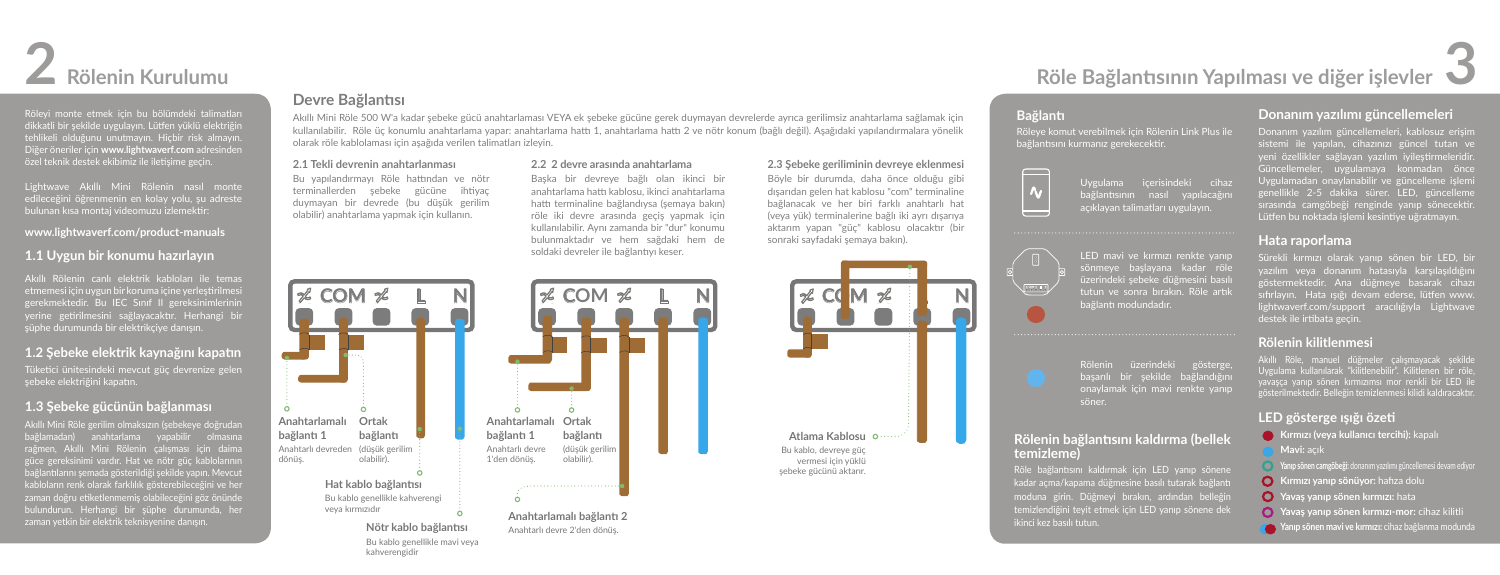## **EU Declaration of Conformity**

#### **Referenční dokument a datum:**

**Podepsáno za a jménem: Místo vydání:** Birmingham **Jméno:** Huw Bristow **Pozice:** CTO (technický ředitel)



Henvisning og dato:

Udstedelsessted: Birmingham Udstedelsesdato: Marts 2019 Navn: Huw Bristow

Stilling: Direktør, Teknologiafdelingen



EN 300 220-2 V3.1.1 (2017-02)

Asema: Teknologiajohtaja



jogszabályoknak.

teljesítése:

EN 300 220-2 V3.1.1 (2017-02)



**NL**

EN 55015:2013+A1:2015,



Utstedelsessted: Birmingham



Producent: LightwaveRF

firmy LightwaveRF. Wskazany powyżej





Ort för utfärdande: Birmingham

Stilling: Teknisk sjef